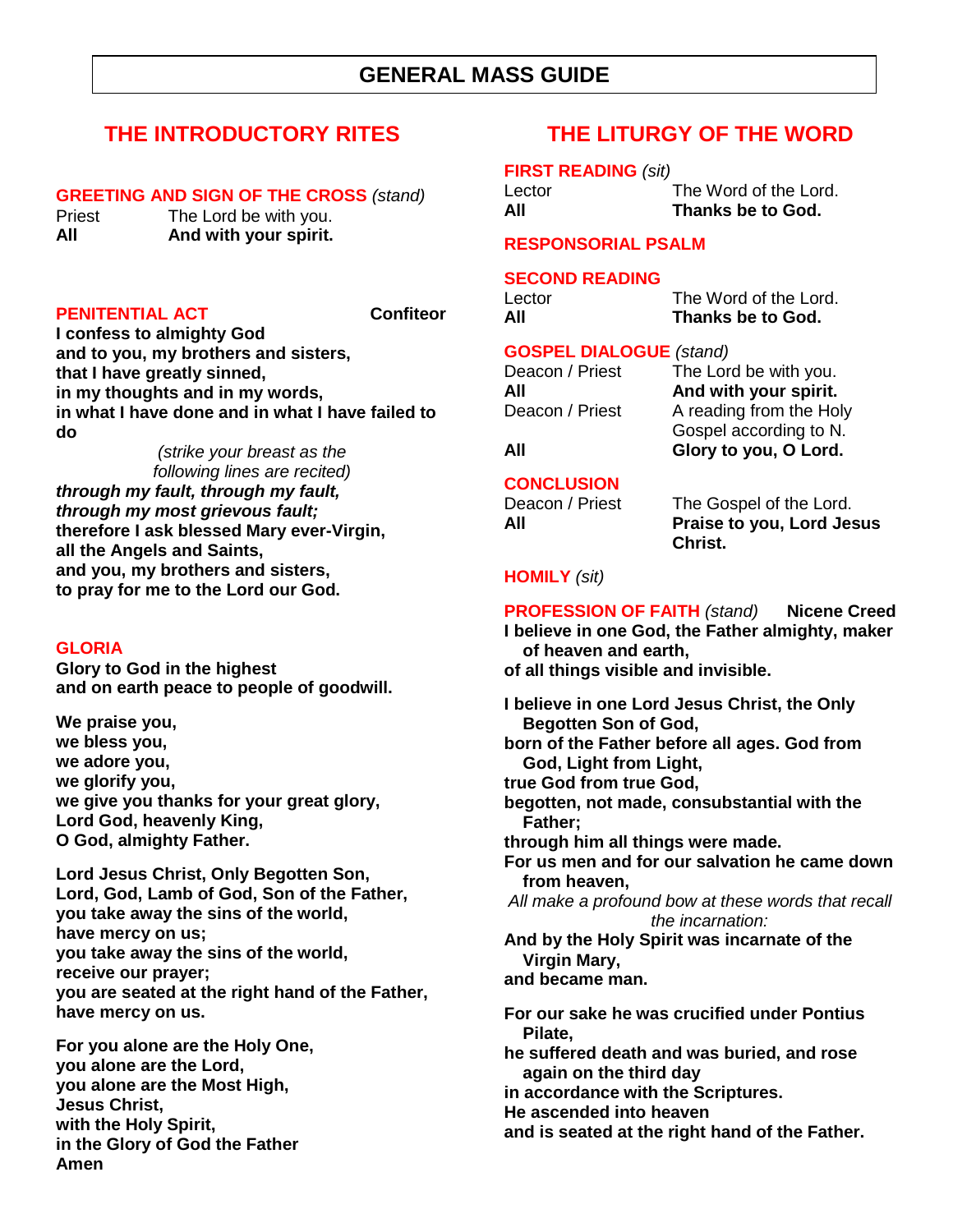**He will come again in glory to judge the living and the dead** 

**and his kingdom will have no end.**

**I believe in the Holy Spirit, the Lord, the giver of life,** 

**who proceeds from the Father and the Son,** 

**who with the Father and the Son is adored and glorified,** 

**who has spoken through the prophets.**

**I believe in one, holy, catholic and apostolic Church.** 

**I confess one baptism for the forgiveness of sins** 

**and I look forward to the resurrection of the dead** 

**and the life of the world to come. Amen.**

#### **UNIVERSAL PRAYER**

**Response: Lord, hear our prayer.**

## **THE LITURGY OF THE EUCHARIST**

## **PREPARATION OF THE GIFTS** *(sit)*

#### **PRAYER OVER THE GIFTS** *(stand)*

| Priest | Pray, my brothers and sisters,<br>that my sacrifice and |
|--------|---------------------------------------------------------|
|        | yours may be acceptable to God,<br>the almighty         |
|        | Father.                                                 |
| All    | May the Lord accept the sacrifice<br>at your hands      |
|        | for the praise and glory of his<br>name, for our good,  |
|        | and the good of all his holy<br>Church.                 |
|        |                                                         |

## **EUCHARISTIC PRAYER AND ACCLAMATIONS**

#### **PREFACE DIALOGUE**

| Priest<br>All | Let us give thanks to the Lord our<br>God.<br>It is right and just. |     | the power and the gl<br>now and forever. |
|---------------|---------------------------------------------------------------------|-----|------------------------------------------|
| All           | We lift them up to the Lord.                                        | All | Jesus Christ.<br>For the kingdom,        |
| Priest        | Lift up your hearts.                                                |     | and the coming of our                    |
| Priest<br>All | The Lord be with you.<br>And with your spirit.                      |     | as we await the blesse                   |
|               |                                                                     |     | and safe from all distre                 |

#### **HOLY, HOLY, HOLY** *(stand)*

**Holy, Holy, Holy Lord God of hosts Heaven and earth are full of your glory. Hosanna in the highest. Blessed is he who comes in the name of the Lord. Hosanna in the highest.**

*(kneel*

#### **MEMORIAL ACCLAMATIONS**

| Priest | The mystery of faith.                                                                                     |
|--------|-----------------------------------------------------------------------------------------------------------|
| All    | We proclaim your Death, O Lord<br>And profess your Resurrection<br>Until you come again.                  |
| or     | When we eat this Bread and Drink<br>this Cup.<br>we proclaim your Death, O Lord,<br>until you come again. |
| or     | Save us, Savior of the World,<br>for by your Cross and<br><b>Resurrection</b><br>you have set us free.    |

## **THE COMMUNION RITE**

## **THE LORD'S PRAYER** *(stand)*

| Priest | At the Savior's command             |
|--------|-------------------------------------|
|        | and formed by divine teaching,      |
|        | we dare to say.                     |
| All    | Our Father, who art in heaven,      |
|        | hallowed be thy name;               |
|        | thy kingdom come,                   |
|        | thy will be done                    |
|        | on earth as it is in heaven.        |
|        | Give us this day our daily bread,   |
|        | and forgive us our trespasses,      |
|        | as we forgive those                 |
|        | who trespass against us;            |
|        | and lead us not into temptation,    |
|        | but deliver us from evil.           |
| Priest | Deliver us, Lord, we pray,          |
|        | from every evil,                    |
|        | graciously grant peace in our days, |
|        | that, by the help of your mercy,    |
|        | we may be always free from sin      |
|        | and safe from all distress,         |
|        | as we await the blessed hope        |
|        | and the coming of our Savior,       |
|        | Jesus Christ.                       |
| All    | For the kingdom,                    |
|        | the power and the glory are yours   |
|        | now and forever                     |